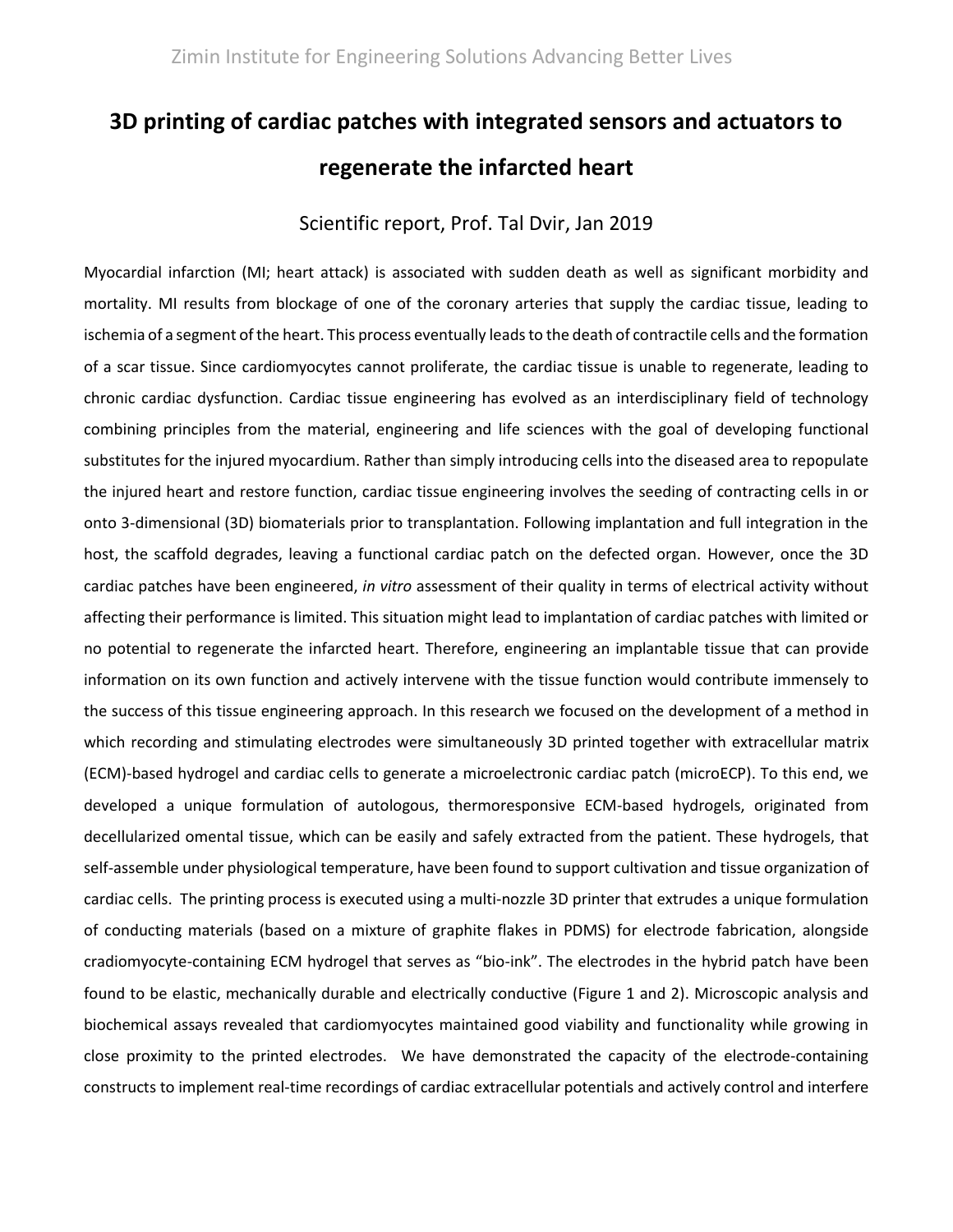with the patch function by applying acute electrical stimulation at different frequencies. This resulted in activation and synchronization of the contraction of the cells throughout the patch (Figure 3). Future experiments will be conducted to investigate the potential of the printed electronics patch to perform in vivo and to improve heart function following infarction. In conclusion, we have developed and tested precisely-printed electronic cardiac patches that enable monitoring and regulation of the integrated engineered tissue. Such functions would provide control over the in vitro process of cardiac tissue engineering, and guarantee successful (and controlled) regeneration of the diseased heart following implantation. It will provide quality assurance for the engineered tissue prior to implantation, which is extremely important to attain appropriate structural and electrical integration with the healthy part of the heart. The technology has the potential to significantly decrease mortality and improve the quality of life for millions of patients.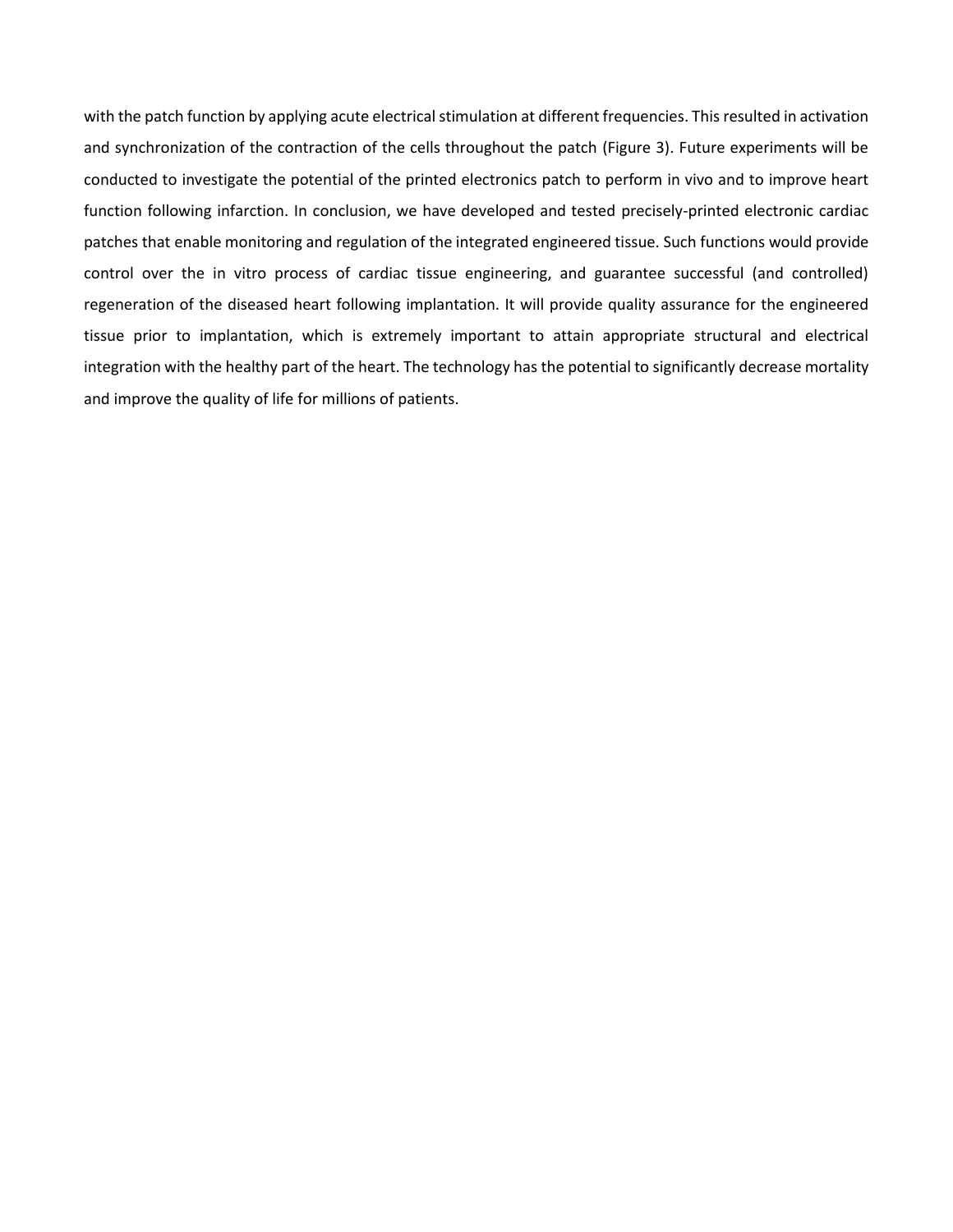

**Figure 1. 3D printing of electrodes.** Snake-shaped graphite electrode, without (A,C) and with (B,D) PDMS passivation coating in the electrode center. (A-B) Upper panels: photographs of the electrodes, lower panels: SEM images. (C-D) Confocal laser scanning microscope images. (E) Stress vs. strain diagram and (F) the calculated Young's modulus and elongation percentage (n=3) of different electrode variations; graphite straight vs. snake-shaped electrodes and with vs. without passivation coating and ECM hydrogel. (G) Photographs of the tension examination of graphite electrode in omentum hydrogel at the beginning of the exam (a) and before the torn (b). (H) Resistance measurements of the electrode and the surrounding omentum-based hydrogel.